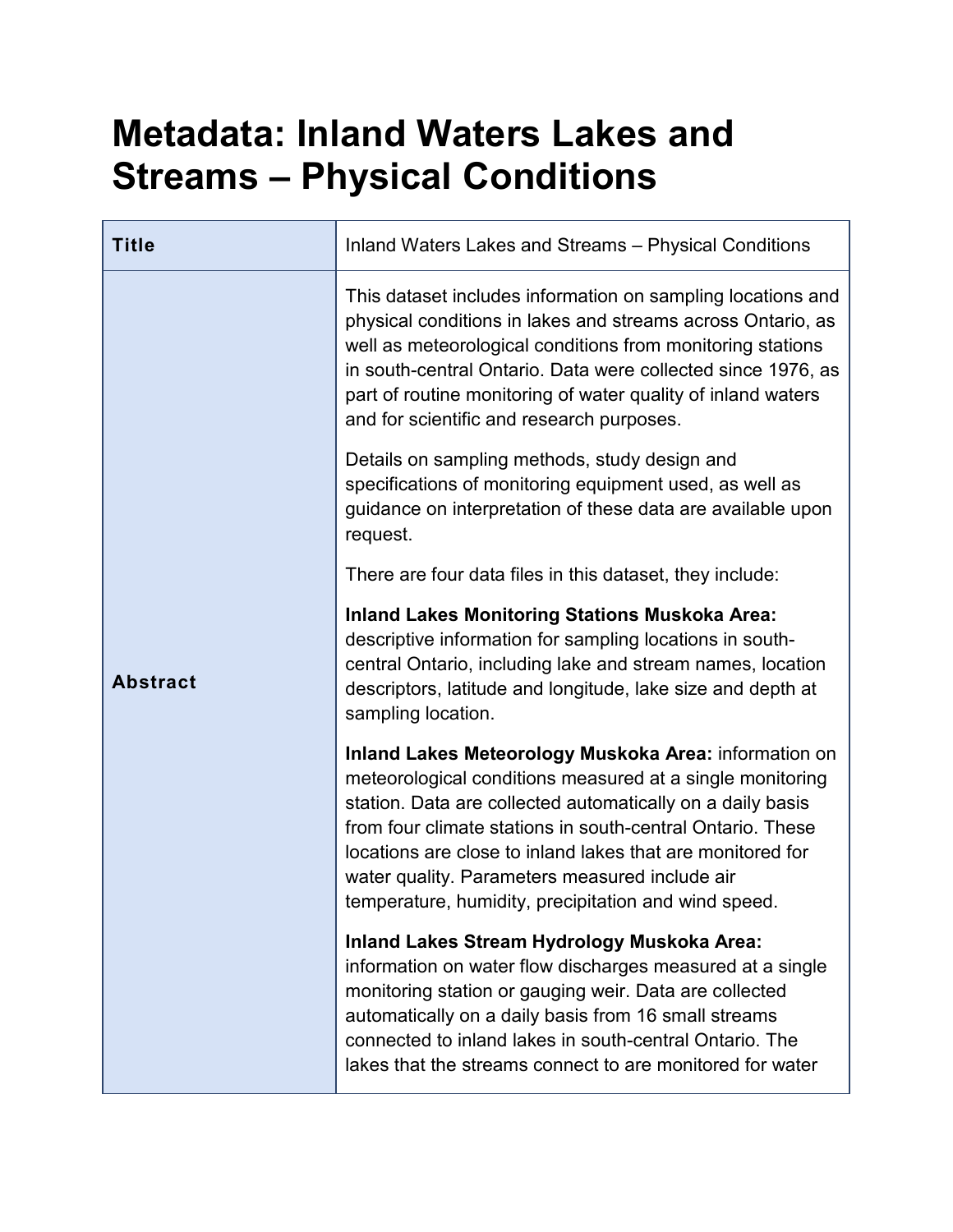|                               | quality.                                                                                                                                                                                                                                                                                                                                                                                                                                   |
|-------------------------------|--------------------------------------------------------------------------------------------------------------------------------------------------------------------------------------------------------------------------------------------------------------------------------------------------------------------------------------------------------------------------------------------------------------------------------------------|
|                               | <b>Inland Lakes Physical Measurements Muskoka Area:</b><br>information on temperature and dissolved oxygen levels<br>collected at multiple depths at a single sampling station<br>(vertical profiles). The data file also includes measurements<br>of water transparency collected using a Secchi Disk. Data<br>were collected up to nine times per year from 34 inland<br>lakes in south-central Ontario.                                 |
| <b>Keywords</b>               | LAKE, STREAM, WATER, WATER QUALITY, PHYSICAL,<br>METEOROLOGY, HYDROLOGY, STREAM FLOW,<br>DISCHARGE, TEMPERATURE, PRECIPITATION, WIND,<br>DISSOLVED OXYGEN, MUSKOKA, NIPISSING                                                                                                                                                                                                                                                              |
| <b>Status</b>                 | Ongoing                                                                                                                                                                                                                                                                                                                                                                                                                                    |
| <b>Contact</b>                | Name: Johnny Su<br>Address: 1026 Bellwood Acres Rd., Dorset, Ontario,<br>P0A1E0<br>Email: johnny.su@ontario.ca<br>Organisation: Ministry of the Environment, Conservation<br>and Parks<br>Position: Inland Lakes Data Management Officer<br>Role: Point of contact                                                                                                                                                                         |
| Geographical<br><b>Bounds</b> | District Municipality of Muskoka<br><b>Nipissing District</b>                                                                                                                                                                                                                                                                                                                                                                              |
| Supplemental<br>information   | Additional information on Muskoka area monitoring<br>programs can be found here: www.desc.ca<br>This dataset is related to:<br>Inland Waters Lakes and Streams - Water Chemistry<br>Inland Waters Lakes and Streams - Biological<br>Communities<br><b>Ontario Lake Partner</b><br>https://data.ontario.ca/dataset/ontario-lake-partner<br><b>Ontario Benthos Biomonitoring Network</b><br>https://data.ontario.ca/dataset/ontario-benthos- |